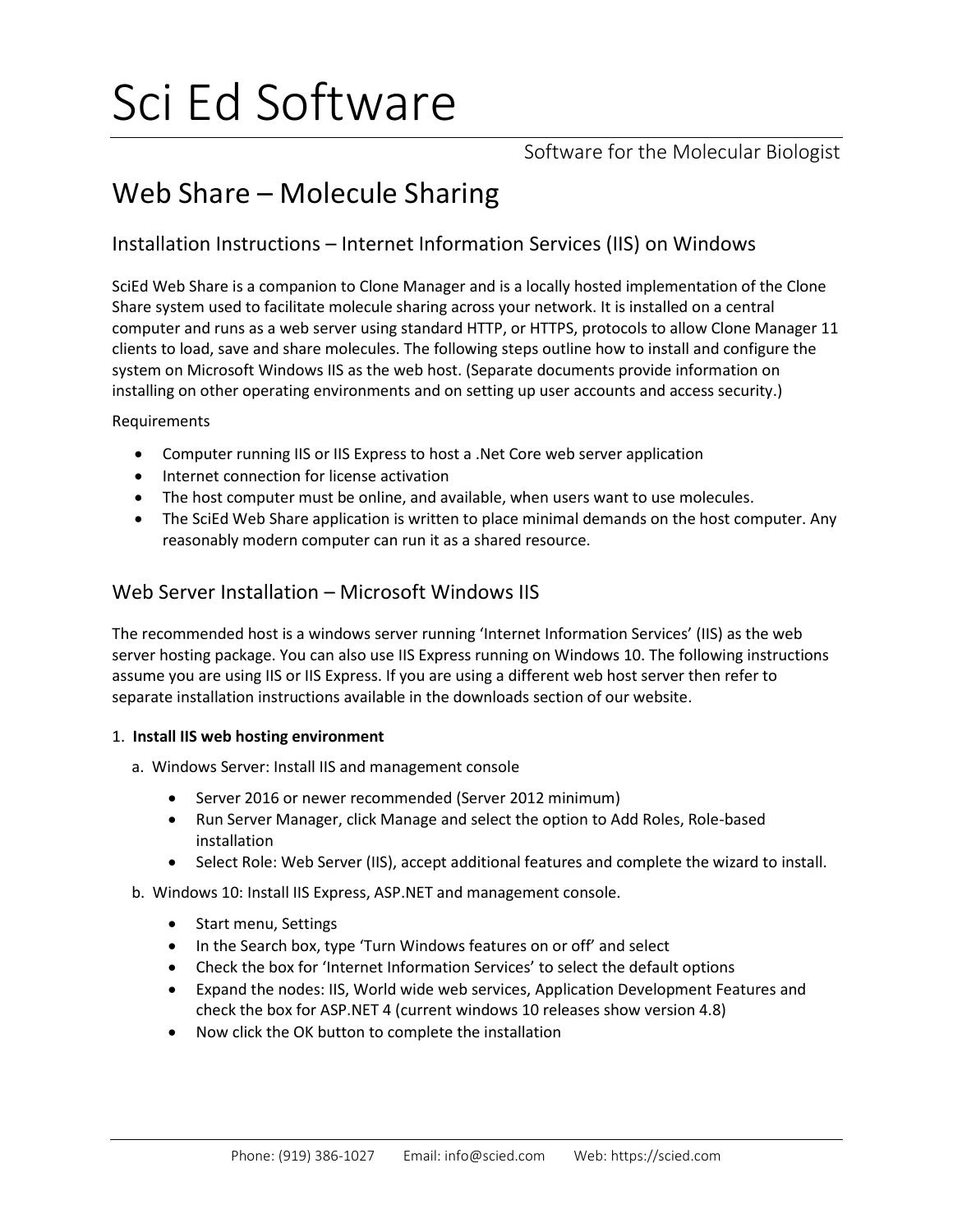#### 2. **Install .Net Core hosting runtime package**

- a. Download from https://dotnet.microsoft.com/download/dotnet-core/3.1
	- Select ASP.Net Core Runtime OS=Windows, Installers=Hosting Bundle to download the installer
	- Server operating systems typically block downloading files, so you may need to download the runtime package on a client computer and then copy it to the server
- b. Run the installer
- c. Restart the IIS web server
	- Run IIS Manager (Start menu search for 'iis' or use Admin Tools)
	- Click the server node
	- Under Actions, click Restart

# 4. **Install SciEd Web Share**

- Download the SciEdWebShareSetup.msi installation file from the downloads section of our website
- Run the installer and make any changes to the default configuration. The most important setting is the port to use for the website. This port must be available and will be how your users access SciEd Web Share.

# 5. **Actions taken by the installer**

- a. Creates website with name SciEdWebShare bound to the HTTP port you specified in the installer
- b. Creates a firewall inbound rule with name SciEdWebShare
- c. Creates a data folder in the location you specified in the installer. (It is recommended that you add this location to your routine server backup so that your data is periodically backed up and can be restored in the event of a server failure.)

# Web Server Configure

Now that you have installed the SciEd Web Share system as a web server, you need to configure it so that it best represents your needs. You can configure Web Share using any browser and this can be done remotely.

#### 1. **Configure SciEd Web Share site**

- a. Open a web browser to the URL that you assigned to the SciEd Web Share site Example: http://<server>:<port> (e.g. http://server1.university.edu:800)
	- Where server = the name of the web hosting server or its IP address
	- Where port = the port that you assigned when you created the SciEd Web Share site.
	- If you receive a 500.19 error it means your environment is not configured correctly. Check that you have installed the .Net Core hosting package and that IIS is correctly installed. In particular IIS Express on windows 10 requires ASP.NET 4 to be installed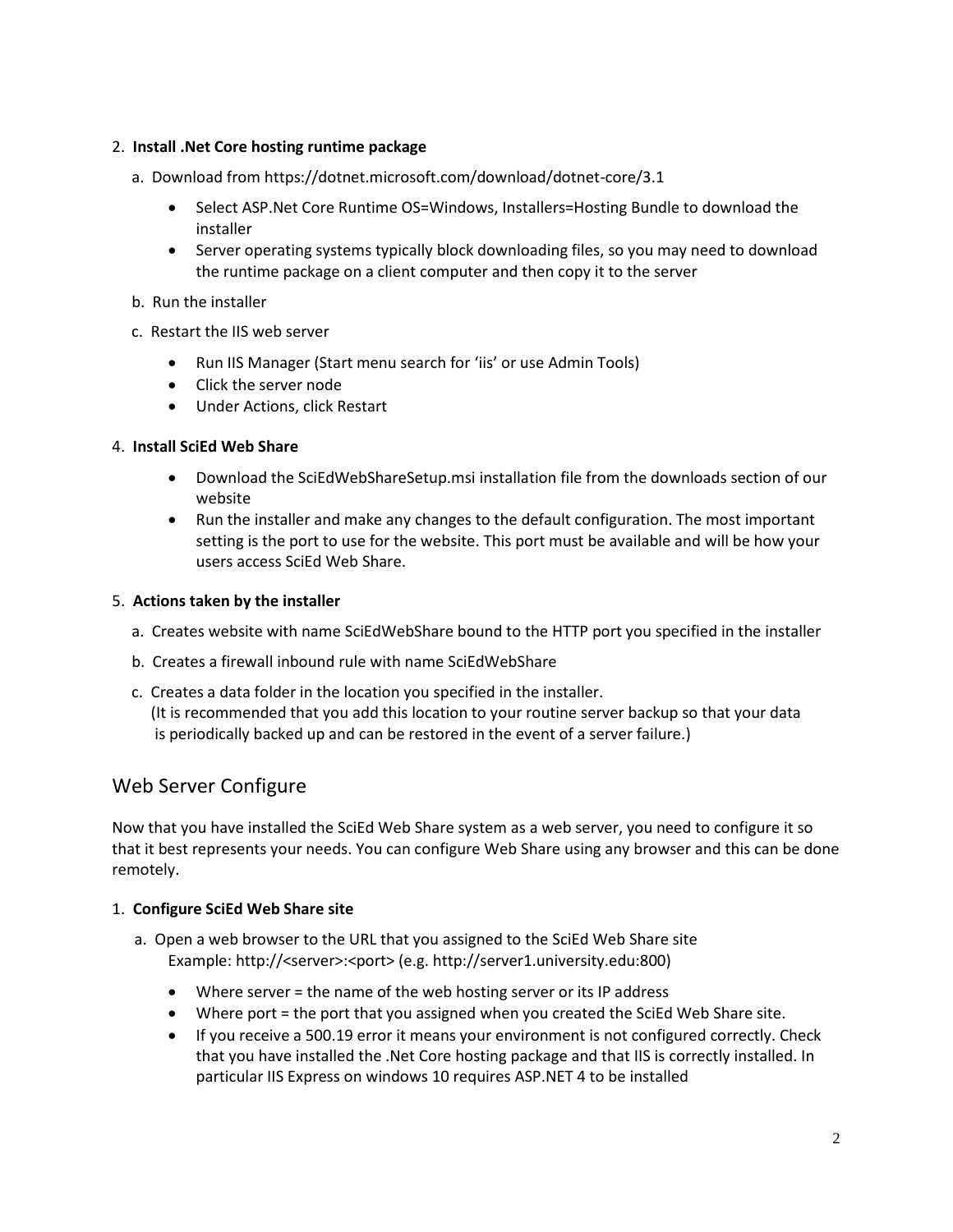- b. Enter your license information (if necessary)
	- If you already have a Clone Manager concurrent user license installed on this server, your license will automatically be selected and you do not need to enter any license information.
	- If you do not have a concurrent license installed, then enter the License ID and password for your Web Share license. These are typically sent to you in an email. If you do not already have assigned license keys, please contact us. At present each Clone Manager 11 registered user email address is eligible for one free license (limited time offer).
	- It is recommended that you also enter a short description of the installation location. This is not required, but is helpful if you subsequently need assistance in locating where you installed the license.
	- Your web server must have internet access to enable license activation.
	- When you get the message 'Activation successful' you can click the Close button to move to the next step.
- c. Create a new administrator account to enable you to administer the SciEd Web Share server.
	- Enter the account name and password for the person who will be the primary administrator for the SciEd Web Share system.
	- This information will be used to enable them to login to the web site, get current configuration status and make changes.
	- After configuration is complete, you can add other users and can optionally give them administrator privileges.
- d. Create a Clone Share Name for your user's molecule files
	- Names should be a short, but meaningful, description of the content of the share.
	- It is a good idea to plan to create several different Clone Share Names so that you can organize your molecules by function or usage, e.g.
		- o Vectors commonly used vectors
		- o References important molecules that are in general use
		- $\circ$  Project 1 molecules actively in use for the project
	- Under 'Share Names', click the 'Add' link
	- Enter the name of the Clone Share folder. To allow users to connect they will need the assigned URL for the Clone Share web site and the name of the Clone Share folder.
	- Select the default guest access permission
		- o See separate document (Setting Up User Accounts and Access Security) for guidance on setting permissions based on your access needs and security.
		- o For the first folder, we recommend leaving the default 'Write' permission, which allows all users to read and write molecules stored in this folder.
		- o Guest access permission can be changed later if needed.
	- Click Cancel to return to the Status page.
- e. Review the status page and make any adjustments
	- If you would like to limit access to your Clone Share folders, you can select the 'Accounts' link and create specific accounts which you can use to set access permissions to your Clone Share folder(s).
	- If you would like to create more Share Names, click the Add button
	- If you would like to control who has access to a specific Clone Share folder, you can create a User account and then click Access permissions for the name of the folder.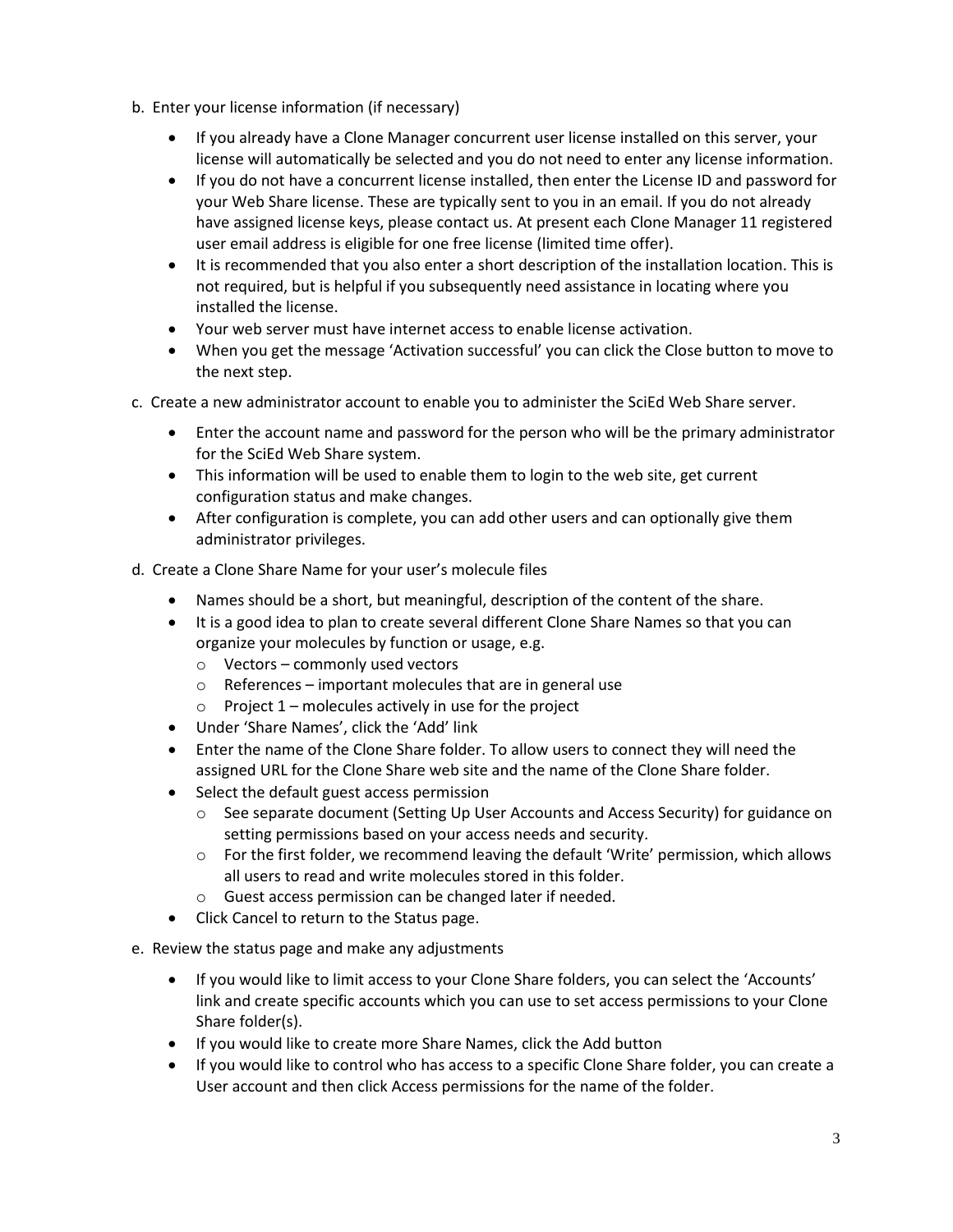#### 2. **Maintain SciEd Web Share site**

- a. Open a web browser to the URL that you assigned to the Web Share site
- b. Enter your log in credentials
- c. On the Status page you will have access to the configuration settings for this Web Share site.
	- Click the appropriate hyperlink to get access to the pages where you can make changes.
	- Each page will contain a description, current settings and a tip on how to make changes.
- d. When you have completed your changes, close the browser window to automatically log out.

# 3. **Change user password**

- a. If you are using account access permissions, your users can change their own password. (Please refer to document Setting up User Accounts and Access Security for more information.)
	- The user should open a web browser to the URL assigned to the SciEd Web Share site
	- Click the 'Change' link and enter your user name and current password. Now enter your new password.
	- If the user has defined any Clone Share locations in Clone Manager 11 that use their account information, they will need to update their login password.
		- o Open Clone Manager 11 and select menu File, Clone Share, Open.
		- o Select each Clone Share that uses your account login. (you will likely see a failure icon because your login information is invalid)
		- o Select the toolbar button to edit the Clone Share definition.
		- o Enter your new account password.

#### 4. **Advanced configuration**

- a. Rename a Clone Share: Stop the website using IIS Manager, rename the folder using File Explorer and then restart the website. Note your users will need to re-enter their connection settings to reflect the new share name.
- b. Remove a Clone Share: Stop the website using IIS Manager and move or delete the named folder then restart the website. Note that the data contained in the Clone Share will no longer be available to your users.

# Configure Clone Manager

Once SciEd Web Share is installed and configured, you are ready to configure your Clone Manager client computers so that you can access the Clone Share data.

- 1. **Install Clone Manager version 11 or newer if you have not already done so.** (Administrator privileges required.)
	- a. Download and run CM11Setup.msi from the downloads section of our website

(https://scied.com/dl\_cm11.htm)

 b. If you are already running an older version of Clone Manager 11, the installer will automatically update to the newer version. There is no need to uninstall the older version.